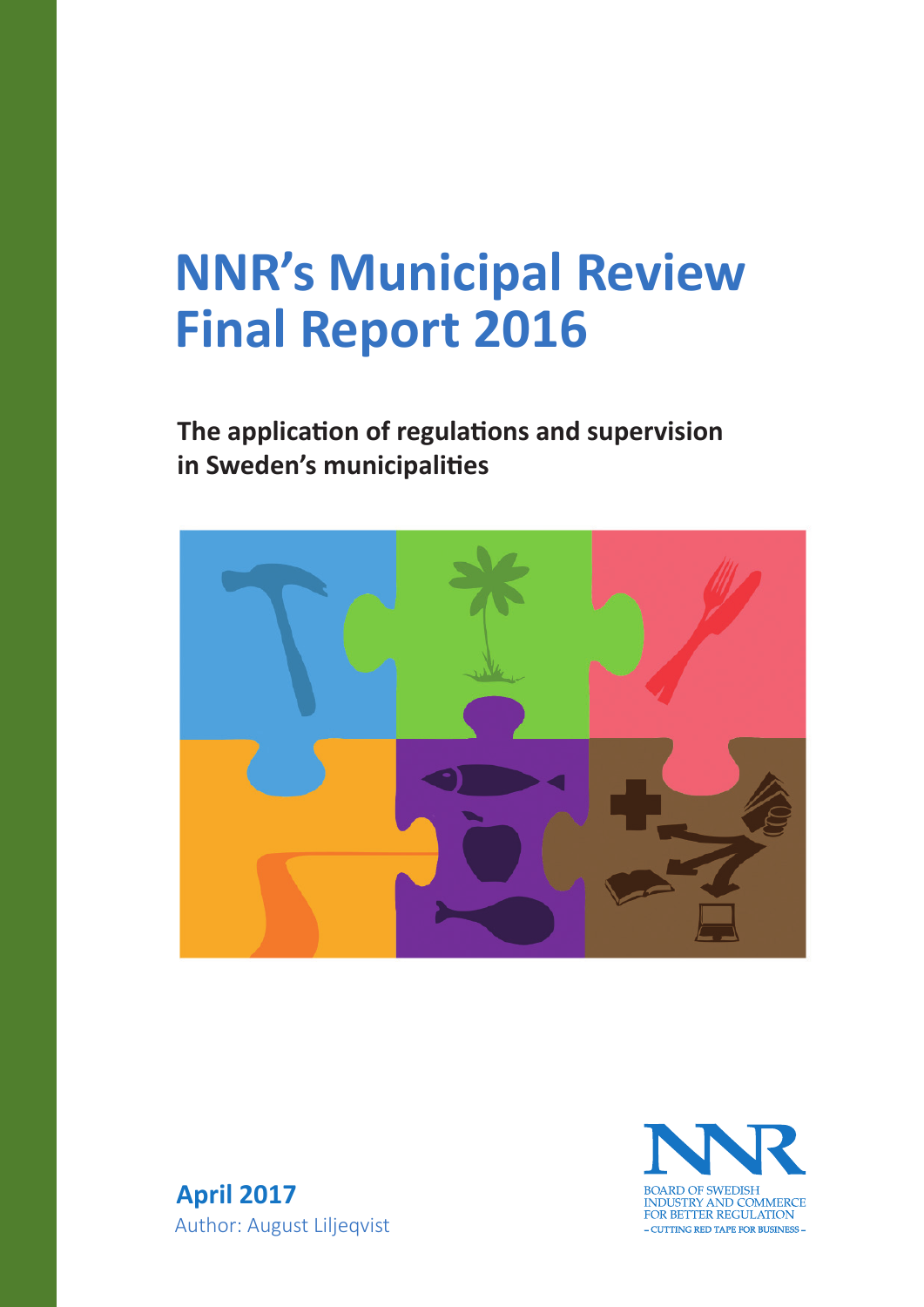**NNR Service AB, Stockholm, 2017** Andrea Femrell, President and legally resposible for the compilation August Liljeqvist, Senior Advisor and compilation author Scantech Strategy Advisors, production and layout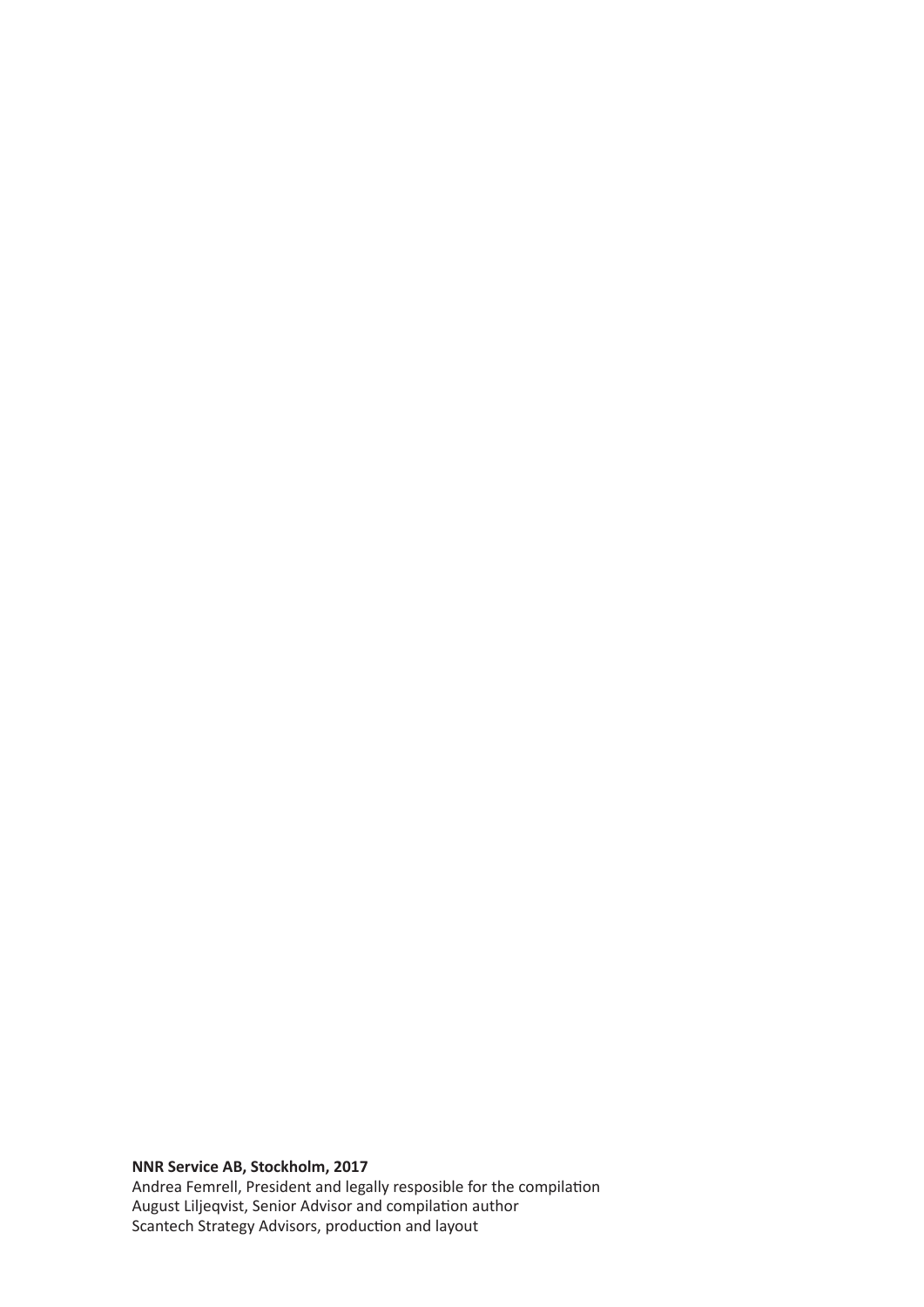# **Foreword**

The business climate in Sweden is created by many different factors. Customer demand and competition from domestic and foreign commercial players are essential elements, but they are difficult to influence. One element of the business climate that can be influenced is the application of the various regulatory frameworks that govern the operations of companies. Regulatory frameworks are adopted at a national level by the Swedish parliament (the Riksdag), the government and government agencies. To maintain and strengthen a good Swedish business climate, growth and competitiveness, the regulatory frameworks must be as clear and costeffective as possible, and their application should be predictable with high legal certainty.

Many regulatory frameworks that govern the operations of companies are applied by municipalities. The application requires a certain amount of interpretation of the regulatory frameworks, both by the municipality (at an overarching level) and by the individual administrator (at a more detailed level). But even the clearest and most cost-effective regulations must be interpreted; no regulation can be sufficiently detailed to preclude the need for interpretation or application.

The interpretation and application of the regulatory frameworks can, in fact, be influenced by the municipalities. Companies request regulatory frameworks that are predictable and create equal conditions for companies all over Sweden. The predictability of a regulatory framework is governed by two factors. Predictability is, in part, governed by how well an entrepreneur perceives that the regulatory framework agrees with the actual outcome when applied, and, in part, by how well the entrepreneur's experience of how the same regulatory framework was applied on an earlier occasion and/or in a different location, agrees with the actual outcome when the entrepreneur comes into contact with the regulatory framework again later on. Good predictability in both aspects contributes to the perception of a legally certain regulatory framework that creates fair and equal conditions for companies.

Over the years, NNR has understood from companies that they do not always recognise how the regulatory frameworks are applied in different municipalities. An entrepreneur's experiencedbased perception of how a regulatory framework is applied is based on how the regulatory framework is applied by the first municipality in which they are active. When the entrepreneur later expands their operations to another municipality and discovers that their previous experiencebased perception is no longer valid, problems arise. A new, experience-based learning process must be initiated. This learning process consumes some of the time and resources that the entrepreneur could otherwise have spent on operating and developing their business. The inability to rely on their own knowledge of how national regulations, such as the Swedish Alcohol Act, are applied causes uncertainty for the entrepreneur. Taken together, this results in a poorer business climate than would otherwise have been possible.

The entrepreneurs' perception of not being able to rely on their own experiences prompted NNR to investigate whether this perception is founded.

This report summarises the results and knowledge on municipal regulatory application that NNR obtained from responses to questionnaires sent to municipal civil servants in February 2016 regarding the six areas dealt with in the project 'Regulatory application at a municipal level'.

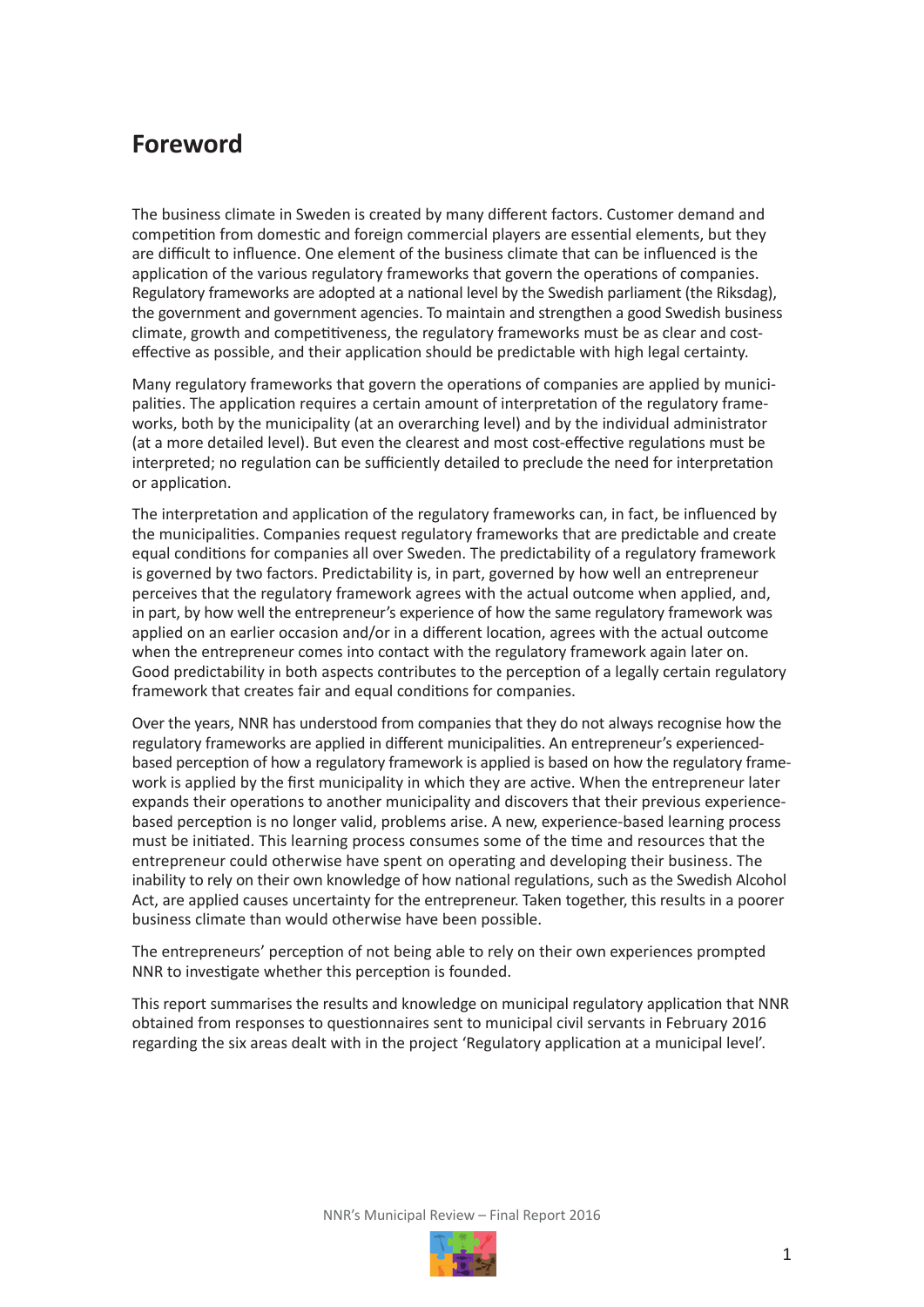# **Index**

| <u> 1980 - Johann Barnett, fransk politik (</u>                             | 3  |
|-----------------------------------------------------------------------------|----|
|                                                                             | 4  |
|                                                                             |    |
|                                                                             |    |
|                                                                             | 11 |
|                                                                             |    |
|                                                                             | 12 |
| Alcohol licences, building permits, food control, environmentally hazardous |    |
|                                                                             | 13 |
| Members of NNR, The Board of Swedish Industry and Commerce for              |    |
|                                                                             | 14 |

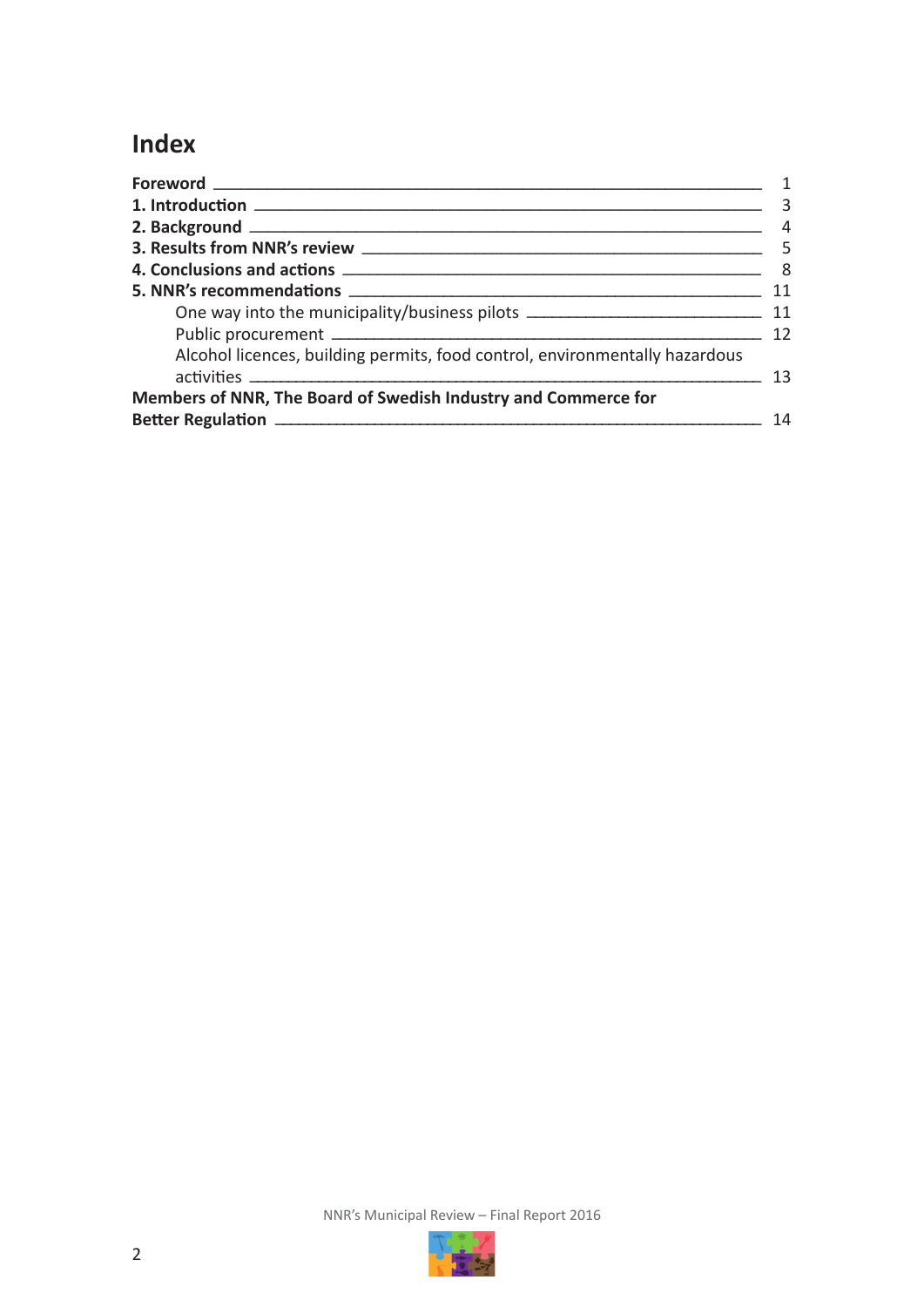# **1. Introduction**

Changing and improving business regulation is a topic that is often raised on the political agenda when the overall business climate is being discussed. Entrepreneurs and business organisations frequently identify various aspects arising from the regulatory framework that are seen to be a cost driver or having a negative impact on potential growth. Issues regarding the design of various regulatory schemes are attracting increasing attention, both in Sweden and internationally. There are certainly many reasons for this growing interest, but, importantly, increasing globalisation has brought the regulatory frameworks in many countries into competition. The competitiveness of companies is based on certain fundamentals, such as regulatory costs and supply and demand in the market. Another explanation may be the major differences in how regulatory frameworks are applied at a local level, such as by county administrative boards and municipalities.

The Swedish government has initiated efforts to facilitate for companies at both municipal and regional levels. These efforts have taken the form of mandates to the Swedish Agency for Economic and Regional Growth regarding efforts made by municipalities and to Kronoberg County Administrative Board regarding the efforts of county administrative boards. The final reports for both mandates were presented in 2015. The organisation for municipalities and county administrative boards, the Swedish Association of Local Authorities and Regions (SALAR), conducts its own work to improve the municipal business climate and facilitate for companies. One such example is the arrangement of training for municipalities and the implementation of regular surveys on the municipal organisation's availability and services to companies. At a local level, many individual municipalities have their own initiatives to assist companies. One such example is Tillväxt & Tillsyn (growth and supervision), a project run by the municipality of Rättvik in cooperation with the non-profit organisation Tillväxt & Tillsyn. The number of municipalities that are members of the organisation is increasing steadily.

The ongoing work at both local and regional levels is important and should continue. However, NNR believes that concrete measures must be undertaken to prevent substantially different processing times, diverging legal applications of the same regulatory frameworks and supervision fees that have no clear link to a service in return.

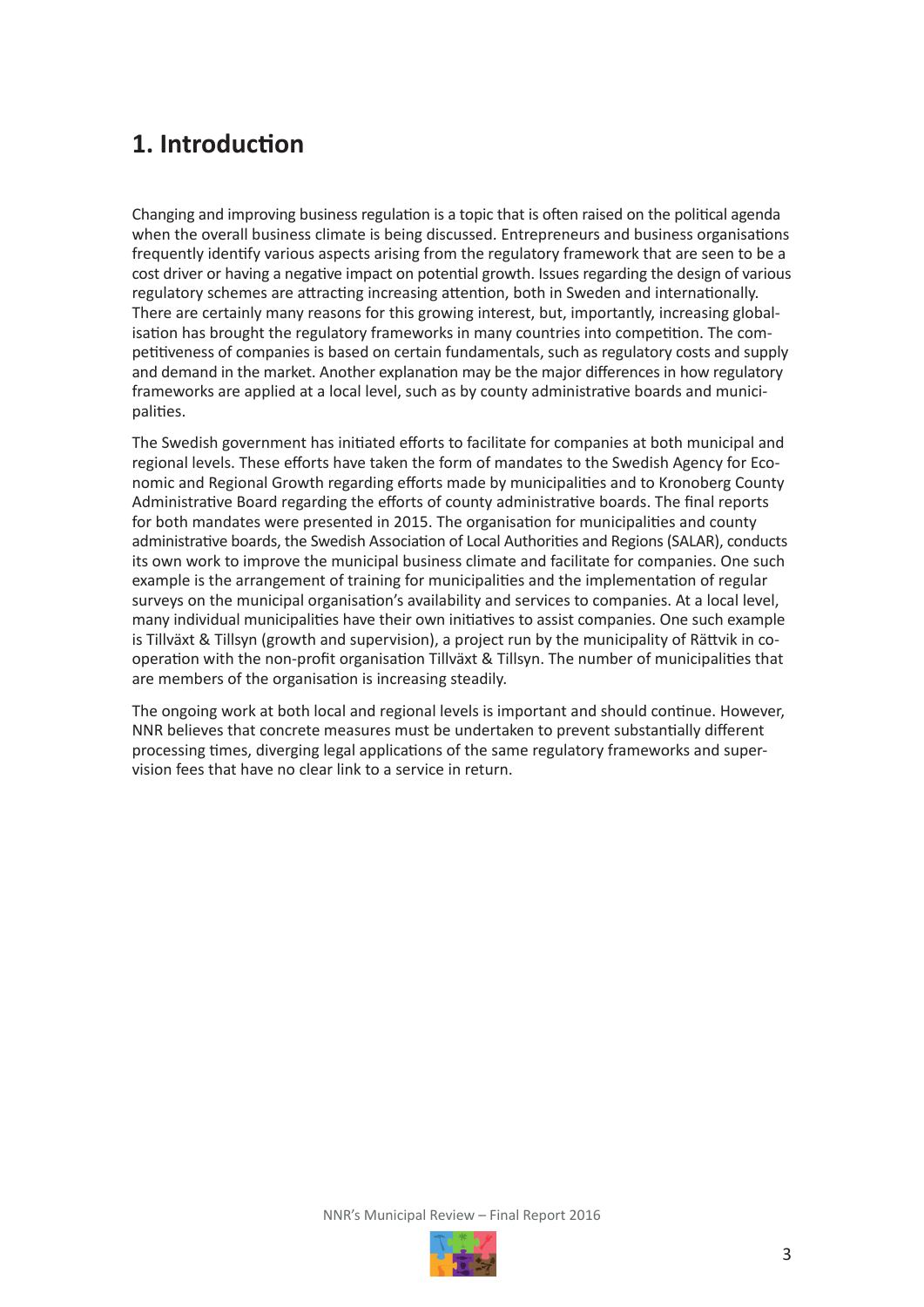# **2. Background**

In April 2010, NNR decided to initiate a project on regulatory application at a local level. The project focused on processing times, services guarantees and fees related to licences, permits and supervision in the areas of alcohol licences, environmentally hazardous activities and building permits. The project also looked at 'business pilots' or 'one way into the municipality'. The main purpose of the project was for municipalities to review their application of regulations, practices and services governing the supervision of and charging of fees from companies with the aim of making the application of regulations more uniform, predictable and efficient, as well as less costly for companies. In 2012, NNR decided to continue the project, and a new survey was carried out in October the same year. This was, in part, a follow-up to the 2010 survey, but it also entailed an expansion of and changes to the survey. The area of food control was added, the functions of business pilots were investigated and the survey's questions in the building permit area were changed due to new legislation in the area. The survey carried out in February 2016 is partly a follow-up to the two previous surveys, but it also involves an expansion of and changes to the survey. The area of public procurement was added and the survey's questions relating to business pilots, food control, environmentally hazardous activities, alcohol licences and building permits were partially expanded and adapted to matters of current interest.

Within the framework of the projects, six partial reports were presented – one for each area covered by the project. These reports were based on the survey that was carried out in February 2016, which was aimed at municipal civil servants in charge of permits, licensing and supervision related to alcohol licences, building permits, environmentally hazardous activities and food control. The survey was also aimed at the municipalities' procurement and purchasing departments, and included questions regarding the application of, information on, follow-up on and organisation of public procurements. The survey was further aimed at municipal heads of industry and commerce (or the equivalent) regarding business pilots/'one way into the municipality' and their roles/functions. Contact details of civil servants in the municipalities were collected from each municipality's website and directly from the municipalities. The questionnaires were preceded by a control mailing to ensure that the contact details were correct and that no municipalities that wanted to respond would miss the opportunity.

The questions outlined in the online questionnaire were developed by NNR in dialogue with entrepreneurs and experts and reviewed from a methodology and survey perspective by Statistics Sweden. The questions were also tested across a number of municipalities before being finalised. In addition to general questions relating to contact details, the questionnaires contained 8–11 further questions. It was also possible to insert written comments for all of the questions, and many municipalities made extensive use of this opportunity.

To enable comparisons among municipalities, NNR provided fictional case studies to use as examples, for which the municipalities were asked to state their processing times and fees.

This report summarises the six published follow-up reports from 2016 regarding regulatory application at a municipal level.

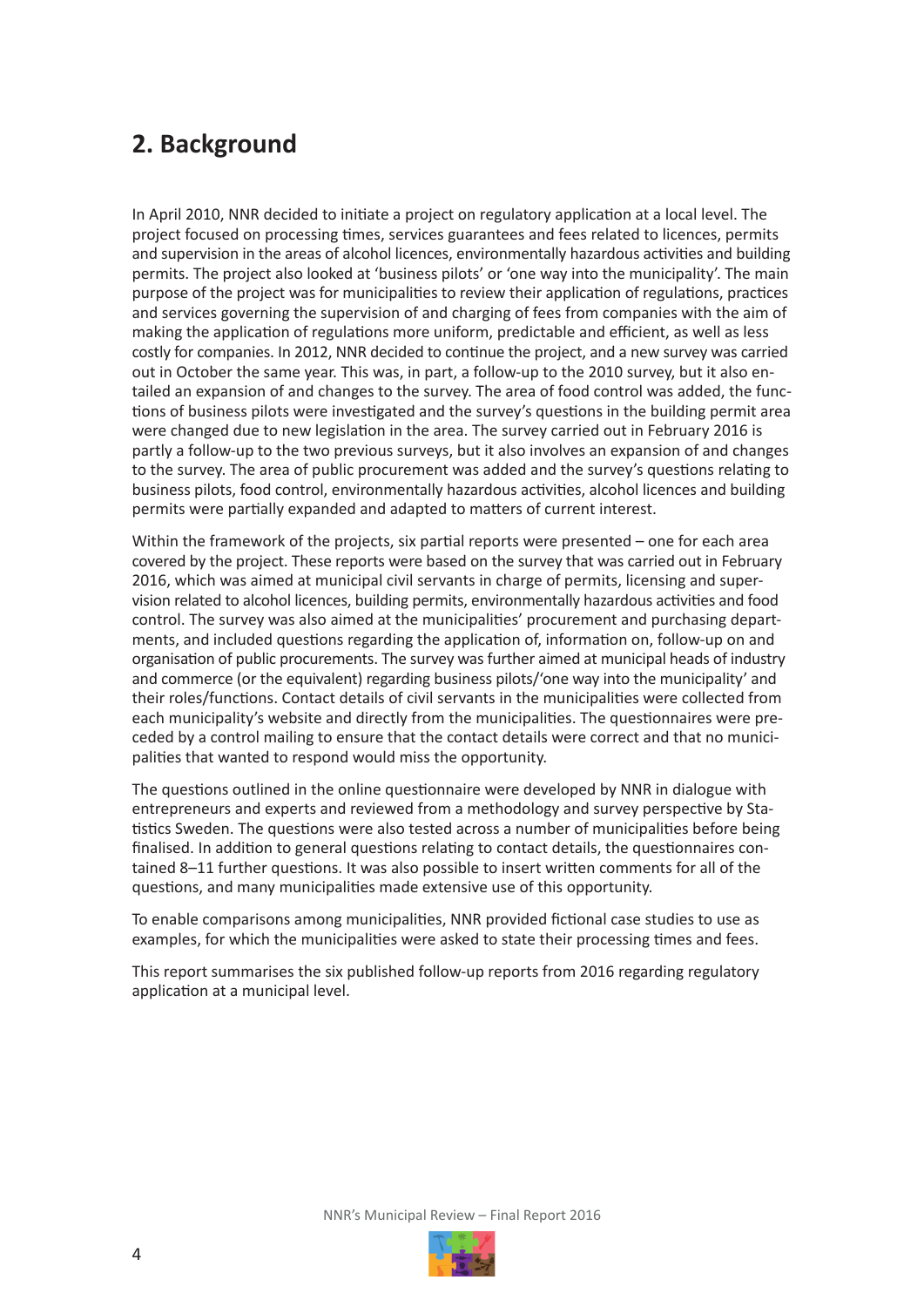# **3. Results from NNR's review**

NNR has reviewed six areas in total that are relevant to the municipal business climate: alcohol licences, building permits, environmentally hazardous activities, food control, business pilots and public procurement. Four of these areas are directly related to the municipal application of regulations, which makes them particularly interesting for identifying the underlying reasons why companies perceive that there are such major differences among municipalities. The four areas are alcohol licences, building permits, food control and environmentally hazardous activities.

Differences in the application of regulations are difficult to document directly, so NNR has tried to identify them by documenting their symptoms, including processing times, fees and risk assessments. NNR believes that there may be several explanations for the differences in processing times and fees, but that the differences indicate a difference in the amount of time spent by municipalities on the same task. The fact that the amount of time spent on the same task differs indicates a difference in the way the regulations are read and interpreted.

To obtain comparable data from the municipalities, NNR has used fictional case studies in the questionnaires, so all municipalities have provided information based on the same basic conditions. To create a picture that is as comprehensive as possible, NNR has posed questions to the municipalities regarding several different areas of supervision.

### **Alcohol licences**

NNR asked how long it takes from when a complete application has been submitted to when a permanent alcohol licence is granted by using a simple fictional case study. Processing times for the case study were shown to vary throughout the country, from 1 to 12 weeks. Regionally, there are variations from 3 to 12 weeks between municipalities that are located right next to each other.

The number of municipalities that offer a service guarantee in relation to the processing time (60 percent offered such a guarantee in 2016) has increased since NNR's 2010 municipal review, which is a positive statistic for the business climate. However, many municipalities that offer a service guarantee have a guaranteed time that considerably exceeds the average processing time, which may confuse companies. Also, only 5 municipalities in Sweden offer some form of deterrent if the service guarantee is not met.

As an example, the fee for the alcohol licence in the case study ranges from SEK 1,200 in the cheapest municipality to SEK 14,800 in the country's most expensive municipality. Between two relatively similar neighbouring municipalities, fees range from SEK 6,500 to SEK 12,565 for the same licence.

### **Building permits**

In the survey, NNR asked about the processing time for a simple building permit case study, and it turned out that it varied from 1 to 10 weeks throughout the country for the same case study. Regionally, there are examples of neighbouring municipalities with a variation from 2 to 10 weeks.

With regard to the fees for NNR's building permit case study, there are vast differences, ranging from just over SEK 5,000 in the municipality with the lowest fee to SEK 170,000 in the municipality with the highest fee in the country. Regionally, fees in neighbouring municipalities can vary from SEK 29,000 to SEK 107,000 for the same case study.

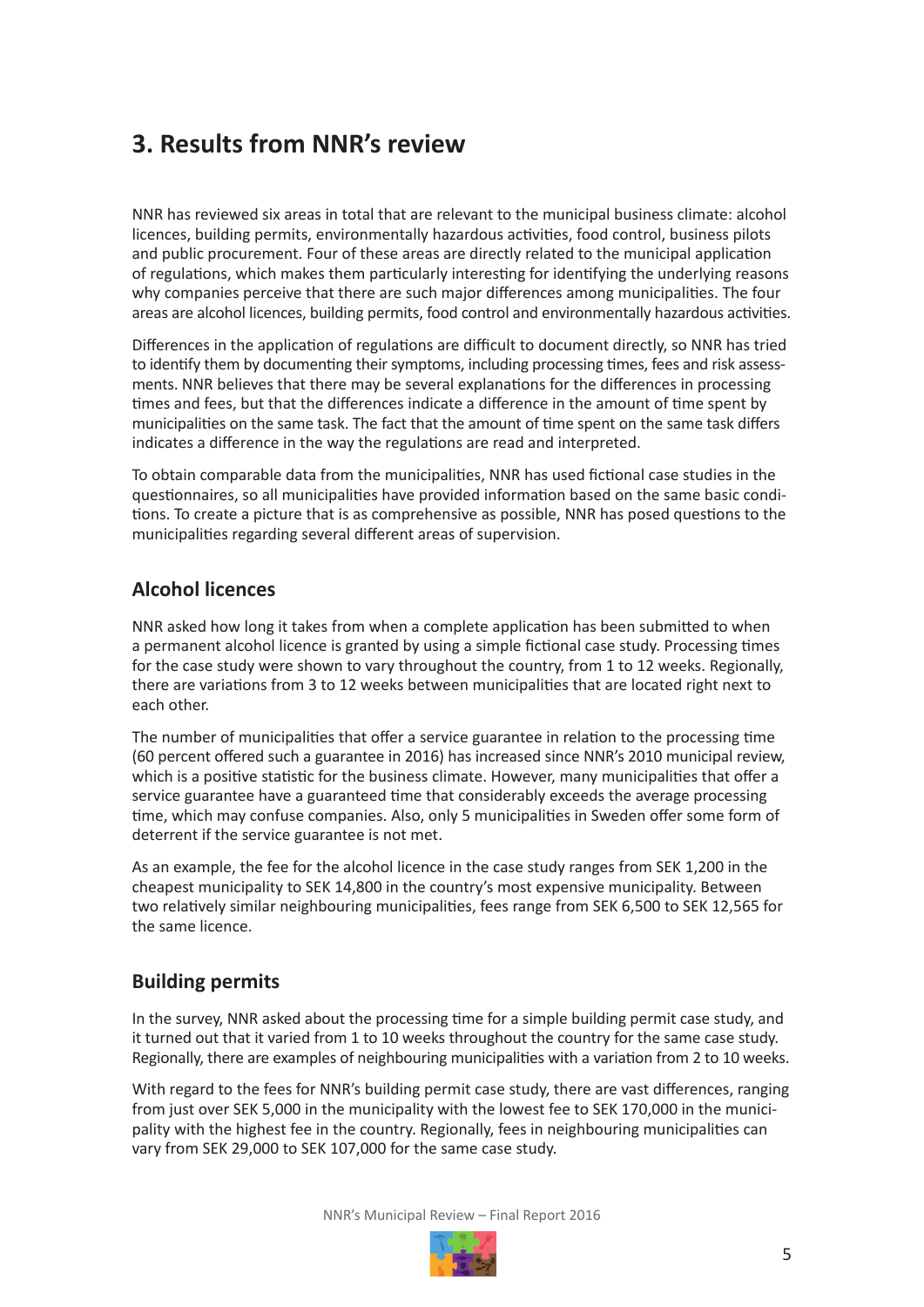## **Environmentally hazardous activities**

With regard to supervision fees for environmentally hazardous activities, NNR enquired about the supervision of a small car wash business. In one region, NNR noted that one municipality planned to carry out one inspection visit per year and charge an annual supervision fee of SEK 1,200, while an adjacent municipality planned to carry out one inspection visit every two years but charge an annual supervision fee of SEK 14,250. Disregarding the cost of administrative supervision at the municipal office, this would mean a variation in cost per inspection visit from SEK 1,200 to SEK 28,500 for supervisory work based on the same legislation.

Many municipalities in Sweden interpret the meaning of the regulatory framework differently, believing that the need for supervision varies depending on whether or not the companies hold a third-party certification. Nine percent of municipalities believe that the third-party certification has a major effect on the assessment of the need for supervision, while 30 per cent of municipalities believe that it does not affect their assessment at all. This contributes to companies perceiving the major differences in applications as worrying.

### **Food control**

Food control is the most distinct example of how municipalities interpret regulations completely differently. NNR posed several questions regarding the municipalities' application in relation to regulations on food control. The law sets out a system for the risk classification of grocery stores, which NNR referred to in one of the questions. Most municipalities classified NNR's case study store in risk class 6, which means an annual inspection time of 4 hours. In most regions, however, some municipalities placed the same store in risk class 2, which means an annual inspection time of 20 hours. NNR also asked a question about 'information supplements', which involve the time municipalities consider that they must spend on verifying the labelling in the case study store. Most regions have a variation ranging from 1 to 8 hours for the same case study. Along with the hourly fee, which varies from SEK 700 per hour to just over SEK 1,300 per hour in the country, most regions have extremely large variations in the annual control fee, which varies from SEK 5,000 to just over SEK 25,000. NNR also enquired how many visits were planned per year, and this varied from 1 to 3 visits. In this respect, the fact that the municipalities interpret their supervisory duty in relation to food control differently is shown by some municipalities planning to spend 20 hours on a single occasion while neighbouring municipalities plan for two visits with a total inspection time of 8 hours.

The mix of fee financing and tax financing in the municipal supervisory activities referred to by many municipalities as an explanation for the differences in other areas of supervision does not apply to food control. According to the Swedish Ordinance (2006:1166), regarding fees for the official control of food and certain agricultural products, municipalities are obliged to finance their control activities through fees only. Even though this factor does not affect actual fees, NNR noted that there is the same amount of variation in the area of food as in other municipal activity areas that it reviewed. NNR therefore believes the issue of tax to be of little consequence in relation to the variations observed.

### **One way into the municipality/business pilots**

Problems in the application of regulations may, to some extent, be counteracted if the companies that are subjected to them receive clear explanations and good guidance when they are dealing with the interpreters of the regulations (each municipality). Business pilots may constitute an important part of such guidance. If properly devised, a business pilot may act as the entrepreneur's own consultant and as an entryway to their relationship with the municipality. To contribute in

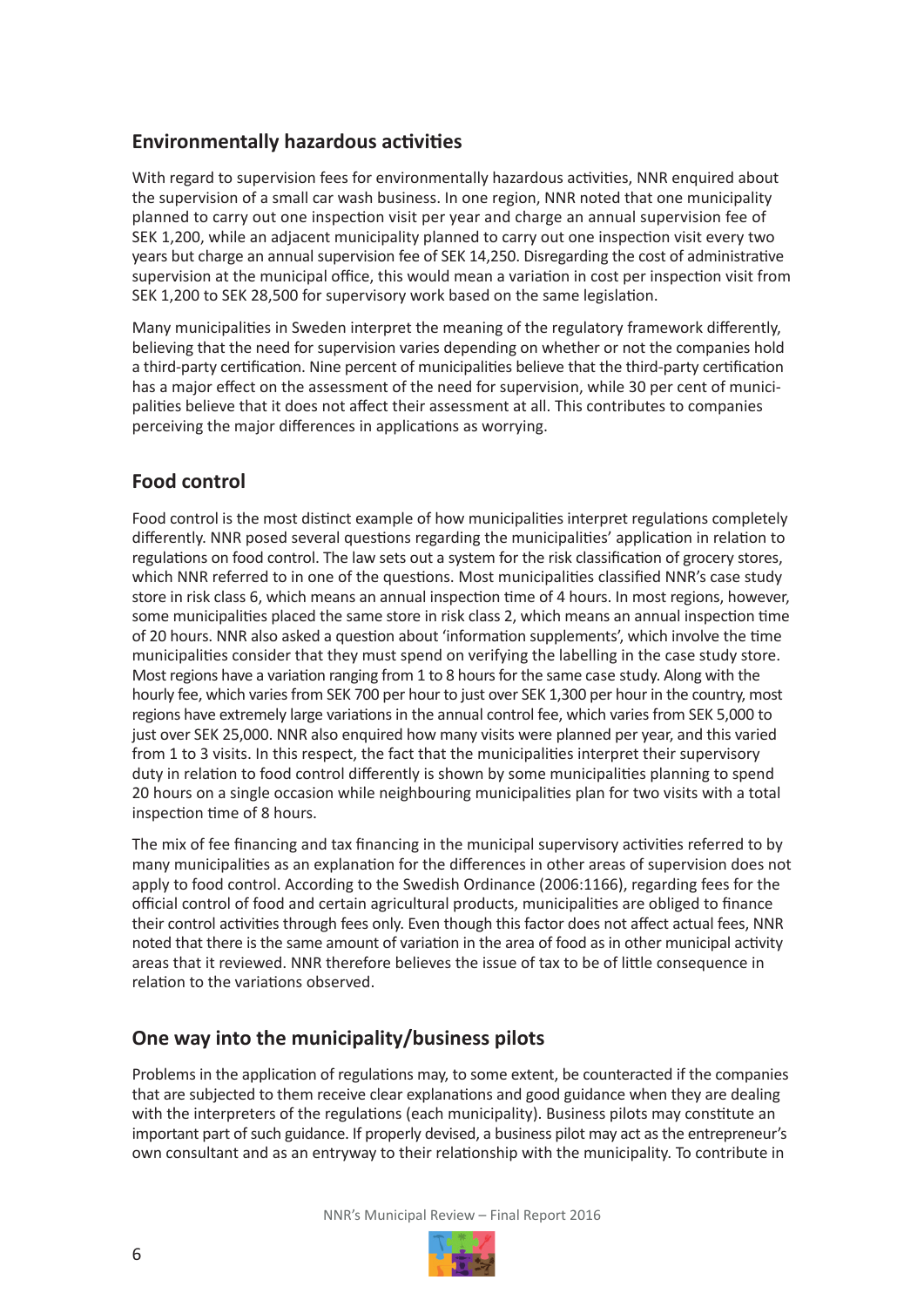the best way possible, the business pilot must receive several different mandates from the politicians. The mandate that may be of the greatest significance is the ability to drive processes forward, in part to minimise time loss and in part to proactively solve any problems that may arise. The proactive driving force needed by companies cannot be provided without a strong political position that works in favour of a positive business climate.

Many municipalities are proactive in their relation to companies, such as by introducing a pilot function, but these actions must become more systematic. NNR has noted that the proactive behaviour tends to be relatively dependent on the individual. A truly beneficial business climate in Sweden requires all entrepreneurs, regardless of their situation or circumstances, to be treated and guided in a forceful, driving and proactive manner.

The option for companies to monitor and manage their applications online is still limited. Only 21 percent of the municipalities that responded to NNR's questionnaire stated that companies can monitor one or more applications online. One of the most important advantages of the ability to monitor an application online is increased transparency and accessibility in relation to the companies. It also saves time for the companies and the municipality, as there is no need for the company to call or write to ask if the application has been received or to ask what stage the case has progressed to, who the administrator is, etc.

### **Public procurement**

The rules on public procurement are intended to remove actions that restrict competition and protect suppliers against arbitrariness among the procuring authorities. Competition among companies ensures that better products, services and terms can be offered to meet public requirements. The manner in which the municipality applies these rules affects how well the competition works, which means that it also has an effect on the general business climate.

A municipality may influence the number of tenderers by keeping companies informed of current procurements and of how procurements work in general. A municipality's provision of information can be devised in different ways, and in the report 'Offentlig upphandling, tillämpning, information, uppföljning och strategi', NNR has attempted to identify effective working methods that contribute to a strengthening of the business climate. Three percent of municipalities always enter into a dialogue with companies prior to the preparation of enquiry documents, but 10 percent never do. Stimulating the innovative ability of companies through arranging 'functional procurements' is another way that has been used by 42 percent of municipalities at some point over the past three years. Follow-up contacts with companies that submitted a tender but did not win the procurement is one way of providing information on procurements at a point in time when the entrepreneurs are particularly susceptible to receiving such information. Such follow-up conversations are always held by 2 percent of municipalities, while 34 percent of municipalities never hold them.

Following up on the requirements posed during the delivery period is a way of making all companies' more willing to submit a tender in the next procurement. Companies that deliver on promises should be recognised for their achievements, and those that cannot manage the tasks they have been assigned should be made known to the authorities. Thirteen percent of municipalities always monitor requirements posed during the delivery period, while 46 percent only do so from time to time.

NNR also discovered that how the head of procurement function is organised can have a significant impact on how procurements are integrated into the municipality's general industry and commerce policies. If the head of procurements/purchasing is placed in the municipality's management team, this may contribute to treating procurements as the strategic instrument that it is capable of being.

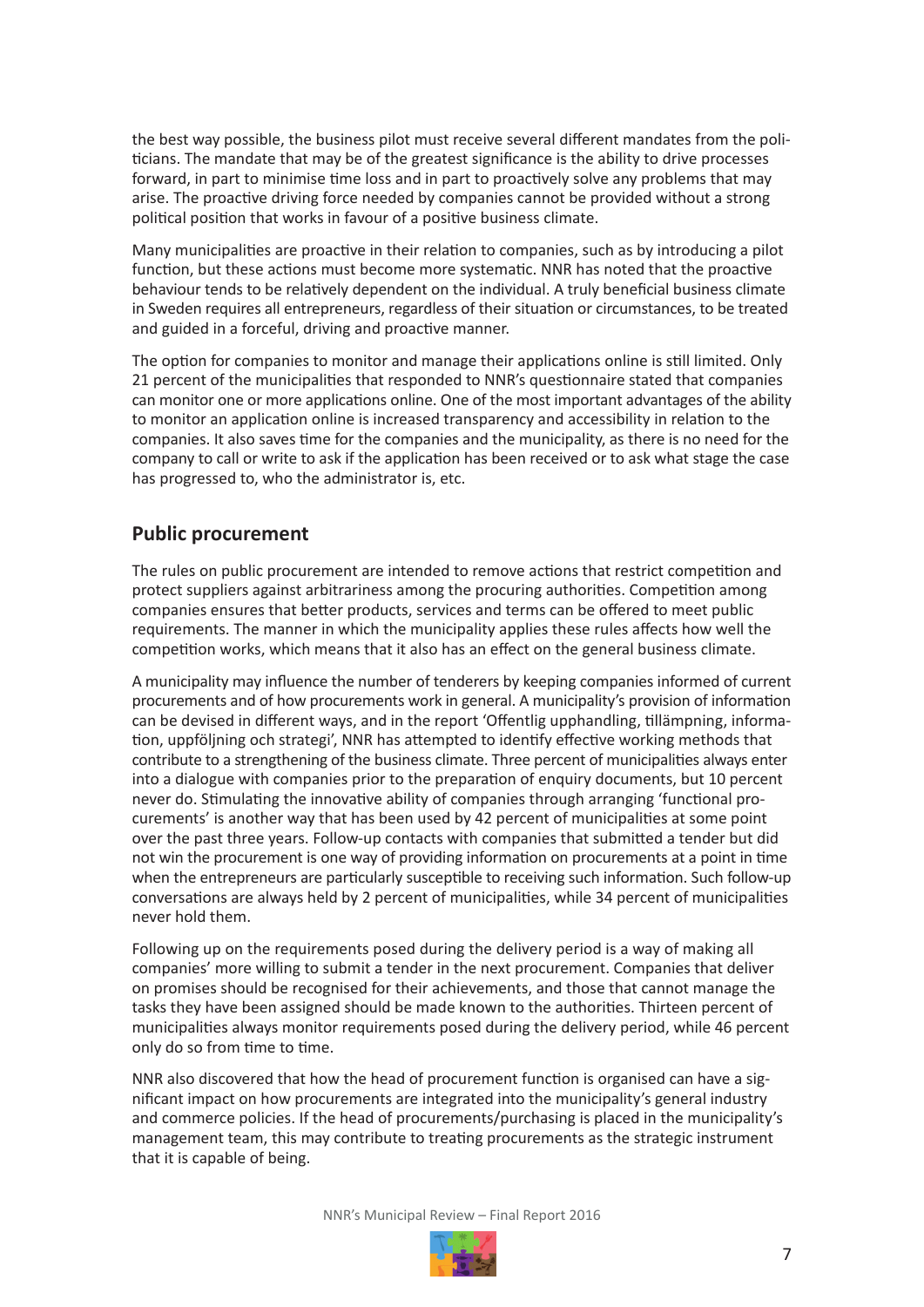# **4. Conclusions and actions**

### **Fees and tax financing**

One reason for the considerable differences in fees that is highlighted by municipalities in their communication with NNR is that not all municipalities finance all of their activities with fees, as some of the activities are partially funded by taxes. Based on this reasoning, the most expensive municipality could be entirely fee funded and all other municipalities may be partially tax funded. NNR believes that this factor has a natural effect on the differences observed, but that it is insufficient as an explanation of the significant differences. Within food control, there is no tax funding, but NNR has still noted differences of the same significance as those highlighted in the other reviewed areas. According to NNR, this shows that the tax factor has a relatively minor impact.

### **Fee systems**

The design of the fee systems may also affect the business climate by making the system transparent and logical for the fee-paying companies. From the companies' viewpoint, fees can often be likened to the purchase of consultancy services, such as a quality assessment. The supervision provided by the municipality is not voluntary, but based on the principle that it undertakes certain measures to ensure regulatory compliance and charges a fee for this. Many municipalities take a subscription-based approach to their supervision. Companies pay a fixed fee in advance but then have to wait and see which supervisory activities the payment result in, if any. If there is no time to carry out an inspection, many municipalities explain to the companies that there will be double the amount of inspections in the following year – a 'supervision debt'. In this context, NNR queries whether an activity will be safer just because the municipality's inspector spends double the amount of time on inspections the following year. If the inspector finds that an activity is well managed, there is no reason to spend an additional 10 hours on the inspection just because there is a supervision debt. Unfortunately, this is just one example of how the fee system is applied in an illogical manner.

Companies find it acceptable to pay for inspections that actually take place, but they find it logical to pay after the inspection in question has been carried out. Naturally, there is some logic to pay in advance for recurring supervision at the municipal office that is carried out annually, as a matter of routine. However, entrepreneurs prefer to pay less if an inspection visit is cut short, because it is clear that the company's activities are of a high standard, and more if the visit takes longer due to discovered deficiencies. The trust in the municipality's supervision is reinforced if an entrepreneur can see what they pay for. A service provider that charges a standard fee in advance starts off from a position where they will be doubted. Distrust is a poor basis for successful supervisory work, but charging the main part of the inspection fee in arrears would be a simple solution to this problem.

In addition to the payment model, the attitudes of the municipal supervisory personnel are crucial for creating trust in the supervisory work. NNR, like a number of municipalities in Sweden, believes that a focus on dialogue in the meeting between companies and supervisory personnel creates the best conditions for long-term, continuous safety for the population in the municipality. With the right attitude, the municipality's supervisory personnel can strengthen the entrepreneur's desire to do things right and ensure that the entrepreneur acts as the supervisory department's on-site representative in the business on a daily basis. Daily supervision through a representative is better than strict troubleshooting once or twice a year.

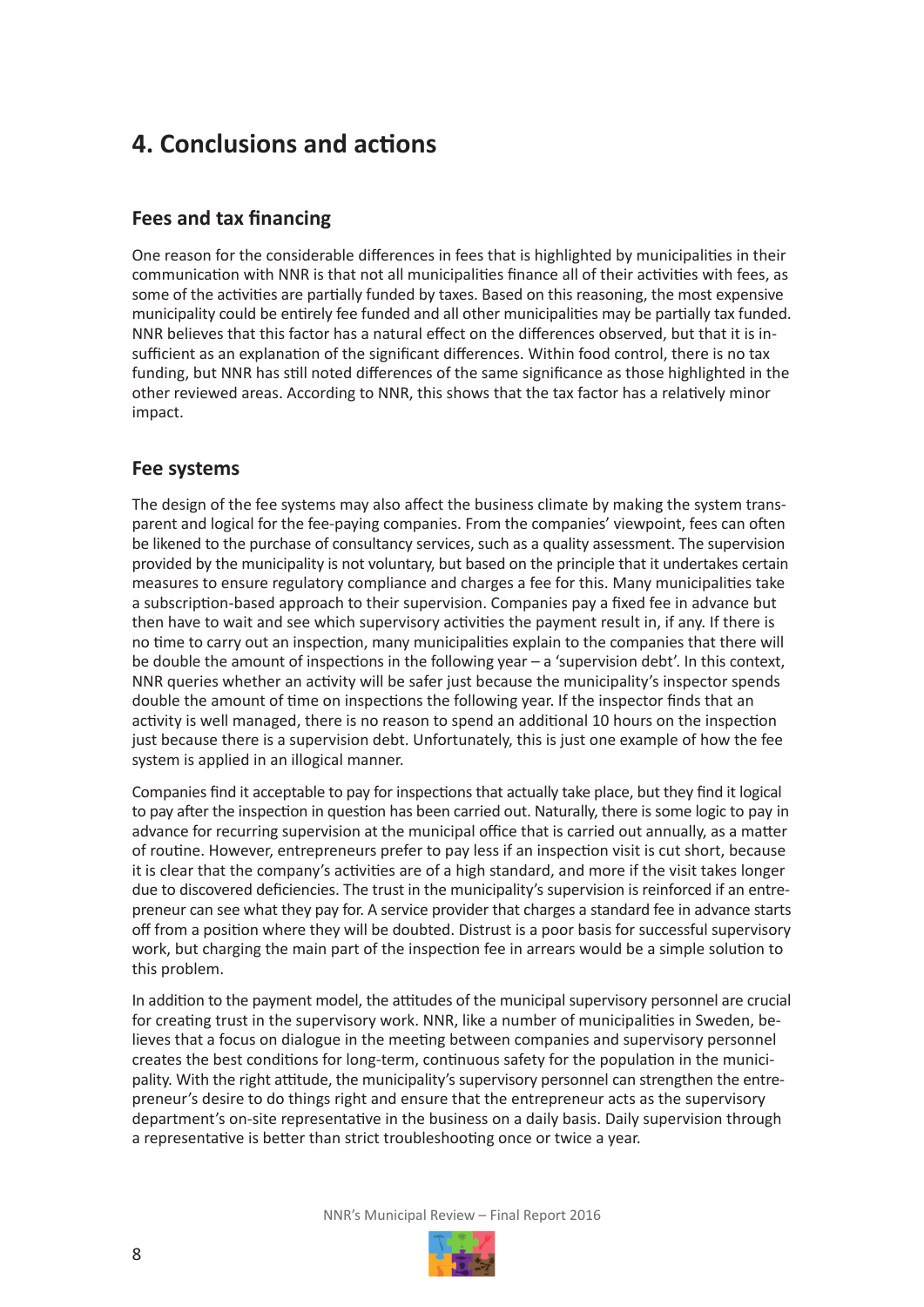Following the observations above regarding the municipalities' supervisory and service activities, NNR believes that these differences cannot be fully explained by differences in costs for salaries or premises, geographical differences or other different circumstances. The differences that are observed must also depend on the fact that municipal administrators differ in the way they read, interpret and apply regulations.

### **Consensus**

What can be done to address these differences? NNR takes it for granted that most municipalities already have procedures in place for handling individual differences (in relation to processing applications) between administrators in the same department within a municipality. For example, the municipality probably has methods to counteract the risk that one building permit administrator is known to be 'less strict' or 'more strict' than another building permit administrator. One way of achieving this is to ensure that the building permit administrators in the municipality meet regularly to discuss consensus in their assessments. It should be possible to apply the systems for creating consensus, both internally in the municipality and also at a regional level, when administrators from adjacent municipalities meet. It should also be possible to raise this work on achieving consensus to a national level.

NNR believes that one of the keys to reducing differences between municipalities is to expand both the work on identifying forums and the tools for increased consensus. The responsibility for this rests not only with the municipalities, but also with SALAR and the government agencies. Central guidelines and application documents issued by SALAR or the regulatory authorities are another conceivable method. Another important part is to enable the access to and increase the exchange of data and information electronically between municipalities. If municipalities have easy access to other municipalities' assessments in similar matters and are able to measure and compare resources and efficiency, the application can become more uniform and good examples can be disseminated. Working to achieve a consensus should consist of discussing case studies, with the starting point that there may be no right answers but there are diverse ways of reasoning, which can be developed and refined through dialogue.

The major differences that have been noted by companies and repeatedly documented by NNR are unacceptable, especially considering the fact that there are reasonably easy ways that may materially reduce the differences, thereby strengthening the business climate in Sweden. NNR believes that Sweden's municipalities must undertake all conceivable measures to correct the situation, which, in turn, will have a positive impact on the factors of the business climate that are at the disposal of the municipalities. If ambiguities and/or a lack of efficiencies in the underlying regulations are discovered during the process, municipalities should, of course, take the initiative and demand that adapted regulations are developed by the Riksdag, government and/or government agencies. One such example that has been identified by NNR in its surveys is the principle of when and how inspection fees are charged. NNR believes that it would be more advantageous to charge a part of the inspection fee in arrears.

### **In-depth studies**

The differences documented in NNR's surveys have in some ways been described in a comprehensive manner, and in-depth studies of the municipalities' application efforts would be beneficial. These could comprise in-depth interviews with municipal administrators or additional surveying of one of the areas reviewed by NNR, from a sample of municipalities. The municipalities could be selected based on the extremes in NNR's surveys or by choosing municipalities that show different results in SALAR's 'insight' surveys compared with the Confederation of Swedish Enterprise's surveys on local business climates. Another possible measure would be to review and

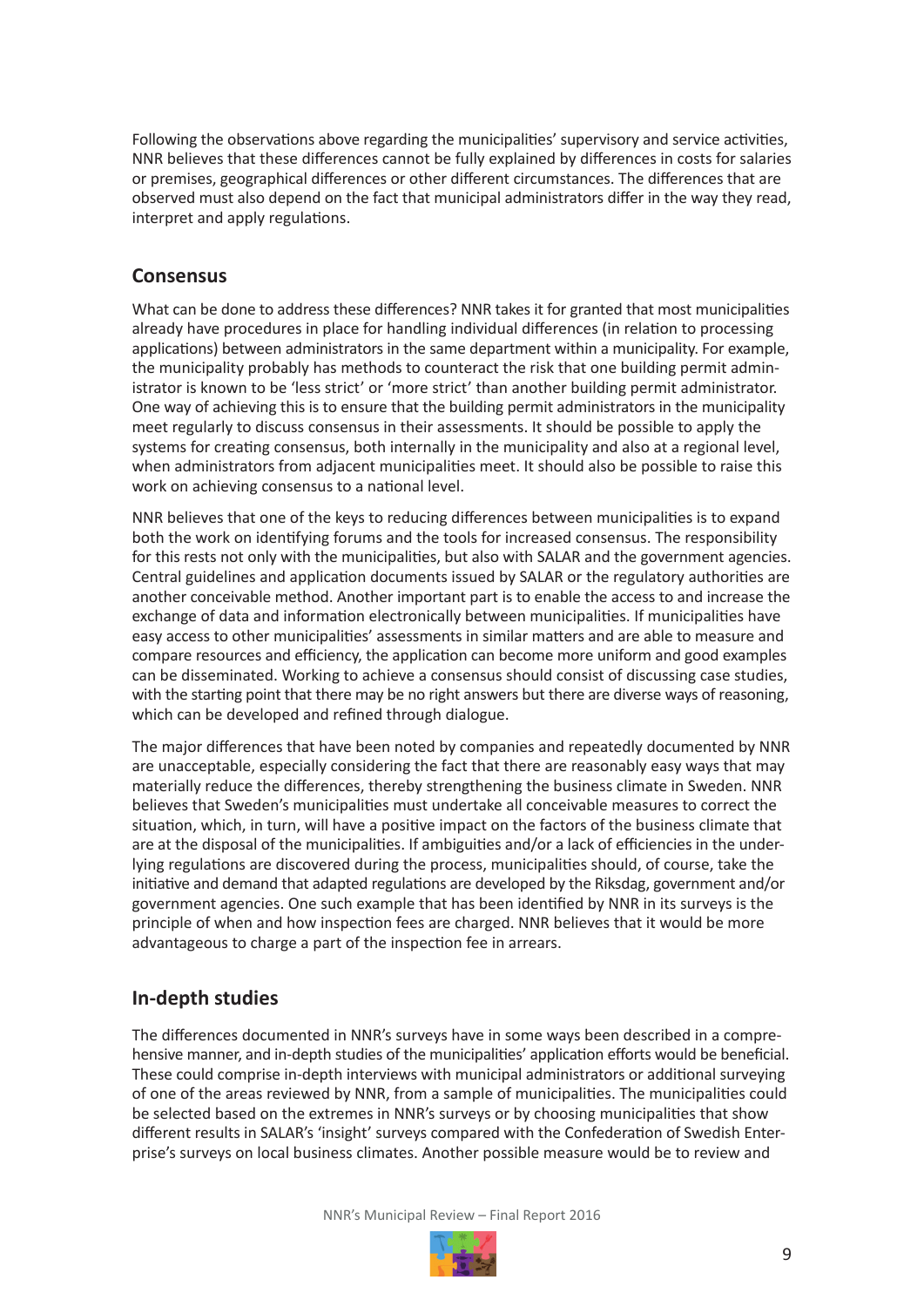compile existing data held by government agencies or individual municipalities. One example is the building permit statistics for homes and business premises produced by Statistics Sweden. These statistics show the number of building permits and apartments and the gross area for building new homes, holiday homes and business premises. The statistics contain all new building projects that require a building permit and show the actual construction by type of building, etc.

NNR is happy to contribute to a continued dialogue regarding the interpretation and application of the regulatory framework, in part through the reports on the municipal application of regulations (which is available to download from www.kommungranskning.se) and in part through the different forums in which NNR's representatives participate.

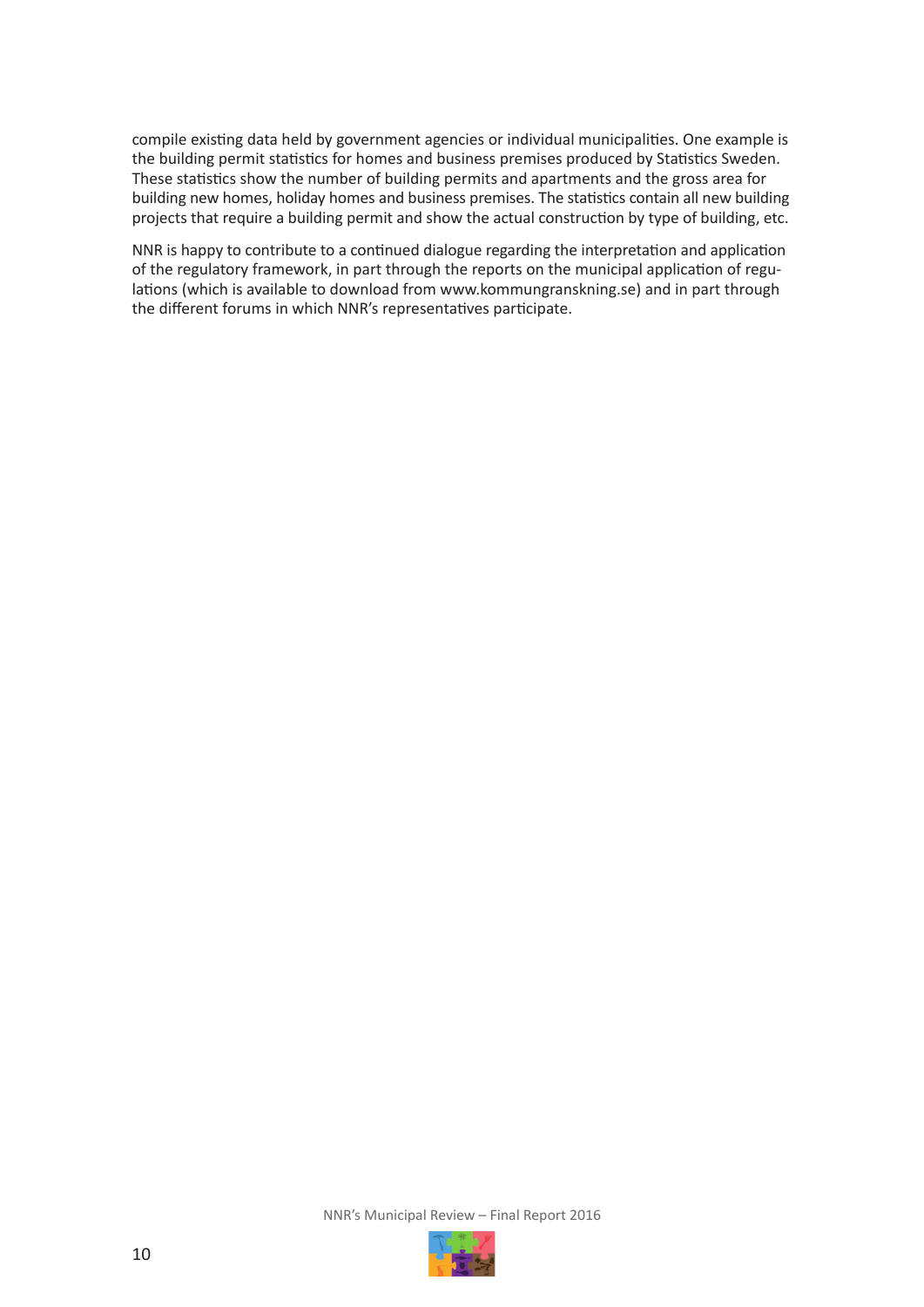# **5. NNR's recommendations**

### **One way into the municipality/business pilots**

**1. All municipalities should provide one way in for companies, often referred to as a business pilot.** A business pilot should be made available during the hours stated. Ensuring a high level of availability means that the business pilot should be a key part of the municipality's administrative structure, so that all employees in the municipalities are familiar with the business pilot's role and significance. An entrepreneur should not need to have contacts of their own to end up in the right part of the municipal organisation. The system should also be adapted to entrepreneurs who are less well versed and/or less active in social networks.

#### **2. The business pilot should have an informative, coordinating and driving role.**

It should be possible for the business pilot to provide comprehensive information on the regulations that apply to the company's operations and on how to comply with such regulations. The business pilot should coordinate various applications and transmit information to and between various administrative channels. The business pilot should act as, or someone should be appointed to act as, the company's contact and be responsible for following up on the matter. The business pilot should also act as a driver to ensure that the matter is handled as quickly as possible. One of the main elements of the role should include helping the entrepreneur with alternative solutions, i.e. if there is a risk that a permit or licence will be denied.

#### **3. The municipality should coordinate its administration of cases where various permits or licences are required.**

The administration tasks that are carried out within the municipality's administrative channels in relation to various permits and licences that are required for a company's operations should, as far as is reasonably practicable, be coordinated and carried out simultaneously. In connection with this, companies should be offered the opportunity to meet the various administrators involved in the case, either together or individually.

**4. It should be possible for a company to monitor its applications with the municipality online.** More municipalities must offer their entrepreneurs the option to monitor applications online. Municipalities that do not offer this today should introduce it gradually, by identifying types of applications that have higher priority and then extending the service to cover more areas.

#### **5. Municipalities' websites should contain or refer to clear and easily accessible information on the rules, requirements and fees that apply to companies' different activities.**

Information on rules, requirements, fees and contacts must be easily accessible on the municipality's website and adapted to companies' needs, so that companies can obtain knowledge quickly and easily in relation to their operations. Large companies with establishments in several municipalities may benefit if information on the application processes for different permits and licences are easy to find, by structuring municipality websites using a logic that can be recognised from municipality to municipality.

**6. In their contacts with entrepreneurs in the municipality, municipalities should choose a method that entails maximum availability and the opportunity to pose follow-up questions.** At every important stage of a case's administration, the entrepreneur should be offered the opportunity to pose supplementary questions easily and directly to the administrator or business pilot.

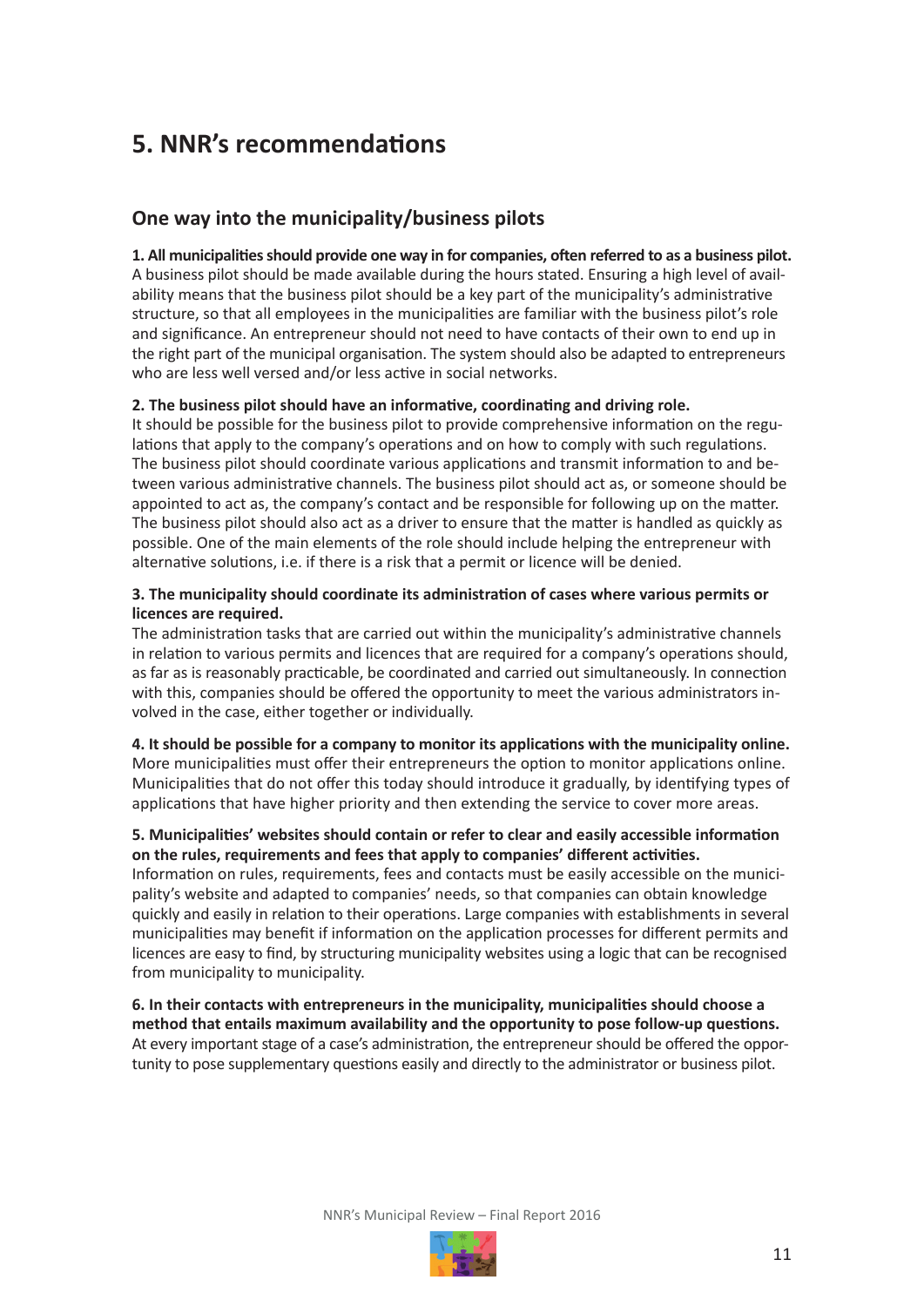# **Public procurement**

#### **1. All municipalities should have a strategy for providing information to companies on current procurements.**

With strategic information work, NNR is of the opinion that municipalities should identify ways of also reaching companies that do not actively seek information on current purchases and procurements and have not previously participated in procurements. With a developed strategy, the number of tenders per procurement would increase, which would benefit the municipality by way of increased competition. It would also benefit the business climate, as more companies would be given the opportunity to sell to the municipality. Strategic information efforts could also include contacts with companies that did not win in a procurement.

#### **2. All municipalities should consult companies prior to the preparation of enquiry documents.**

A good dialogue with companies would make it more likely that the enquiry documents contain a description of requirements that is adapted to the latest and the best that the market can offer, and therefore result in more companies being able to submit tenders.

#### **3. All municipalities must regard procurements and purchasing as a strategic area.**

Strategic work can comprise many different elements. One such example is when a municipality applies the regulatory framework in a manner that encourages companies to submit tenders. Another example is to involve the heads of procurement and purchasing as early as possible in the municipality's overarching decisions, including in the management teams. At the same time, the heads of procurement and purchasing must utilise the skills available from various heads of the municipality's channels, to ensure that requirements are as consistent as possible in relation to the needs of those channels. Another way is to devote resources to the purchasing and procurement function to increase the skills of the employees, especially regarding market knowledge and familiarity with the companies that are current and potential suppliers.

#### **4. The procurement professionals' work on creating a dialogue should also include an evaluation of expired procurement contracts.**

Through follow-up conversations with the companies and municipal channels, the procurement professionals can improve their skills within the area and carry out an even better procurement process next time.

#### **5. All municipalities should continuously monitor whether requirements are met during the delivery period.**

Such monitoring encourages the suppliers to maintain the quality of their ongoing deliveries, while raising the quality of future tenders by making companies aware that there will be a follow-up, which will encourage them to submit more properly worked out and sustainable tenders.

#### **6. All municipalities should involve their industry and commerce departments in their work on developing their procurement and purchasing activities.**

NNR believes that strategic work on purchasing and procurement activities can be included in a municipality's business strategy.

#### **7. Minor municipalities should seek to cooperate with other municipalities regarding the procurement function.**

Cooperation between municipalities can take several forms. When cooperating across municipal borders, procurements must be packaged in a way that allows small companies to submit tenders for separate parts of the contract. Companies benefit from cooperation across municipal borders, as each municipality gains access to increased procurement skills.

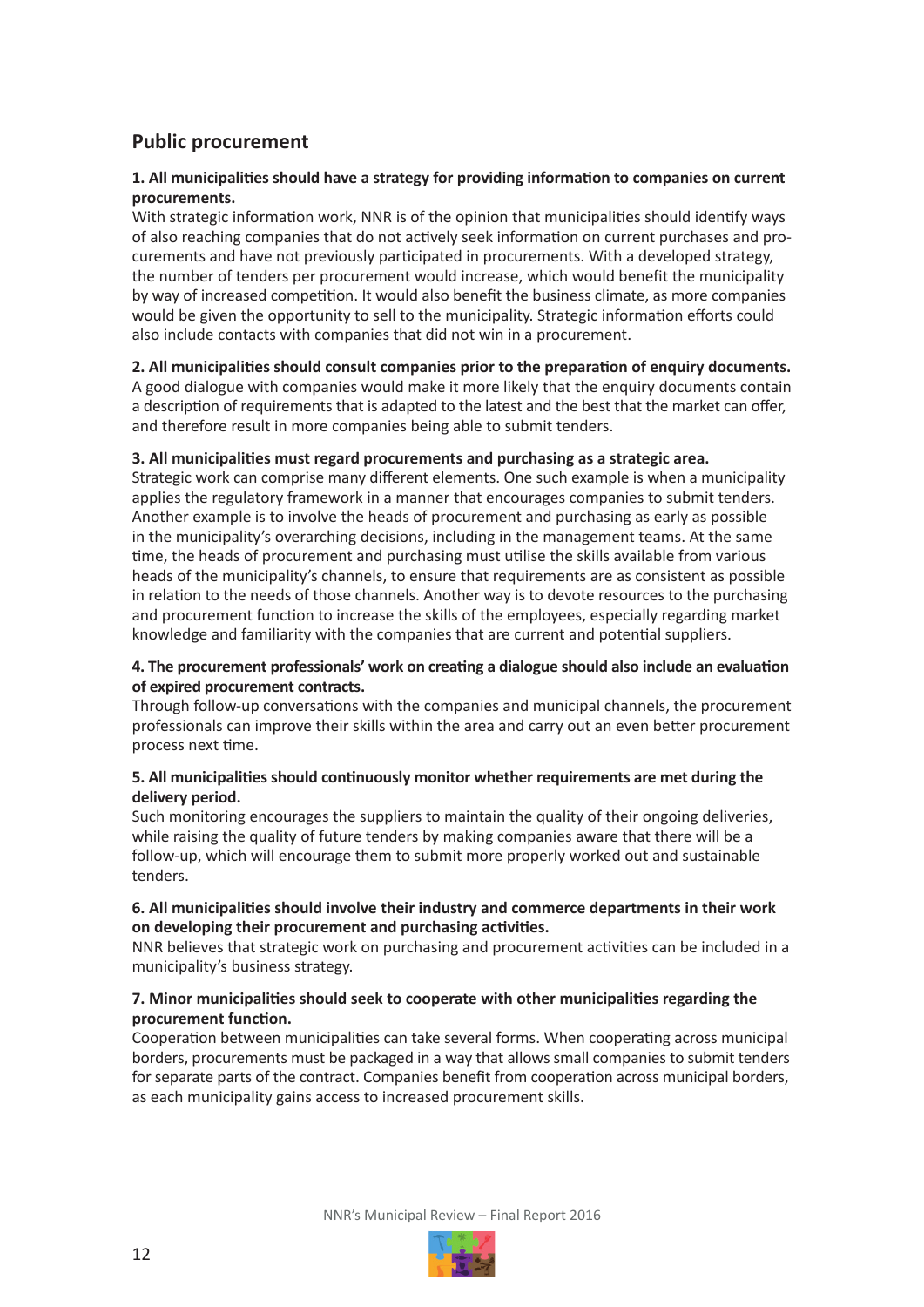# **Alcohol licences, building permits, food control, environmentally hazardous activities**

**1. All municipalities should offer a service guarantee for alcohol licences and building permits.** The service guarantee should include an undertaking that the municipality must decide whether or not to grant a licence or permit within a certain given time, and that the fees will be reduced or waived if the municipality fails to meet the guarantee. The guarantee should also contain undertakings to the effect that the companies are assured clear information on what an application should contain, how and when decisions will be made and to whom they can turn with questions and complaints.

#### **2. Municipalities should decide whether to grant an alcohol licence or building permit that complies with the detailed development plan within no more than 3 weeks (in both cases, this refers to simple matters).**

If licences and permits are granted more quickly, companies can begin their operations earlier. Today, some municipalities are able to make such decisions within 3 weeks of a complete application, so this period of time should apply as the main rule for all municipalities and be included in a service guarantee. Municipalities should also measure and categorise different types of matters regarding processing times and set targets based on this.

#### **3. All municipalities should clearly report and justify the factors used as a basis for the classification of the municipality's food facilities and environmentally hazardous activities as well as the municipality's hourly rate.**

The costs included in the calculation of fees should be stated clearly on the municipalities' websites and information materials.

#### **4. The municipalities' fees should be more clearly linked to the services provided by the municipality to the individual company (applies to all areas listed above).**

It should be clear when, and for what, fees are payable by companies. Regarding supervision, fees should chiefly be charged when an on-site inspection has been carried out or the company's documentation has been verified. When fees are calculated or adopted, the link to the work carried out by the municipality with regard to the individual company should also be clearer. The fee should be reduced if on-site inspections are not carried out or cannot be justified. As far as is reasonably practicable, the supervision should be coordinated with other municipal supervision of the company.

#### **5. Municipalities should regularly evaluate the effects that their application of the regulations has on companies.**

Municipalities should work strategically with their supervision. For example, an evaluation of whether to charge a fee in arrears may show that it resulted in a improved dialogue between the inspectors and the entrepreneur through the elimination of an element of irritation (such as when the previous year's invoice was not followed by an on-site inspection).

#### **6. Municipalities need to have structures in place to promote an exchange of experiences, both at political and civil servant levels.**

Municipalities must make better use of other municipalities' skills and ideas on how to ensure administration is more efficient and to optimise service levels, and they should share good examples of the best ways to improve the business climate.

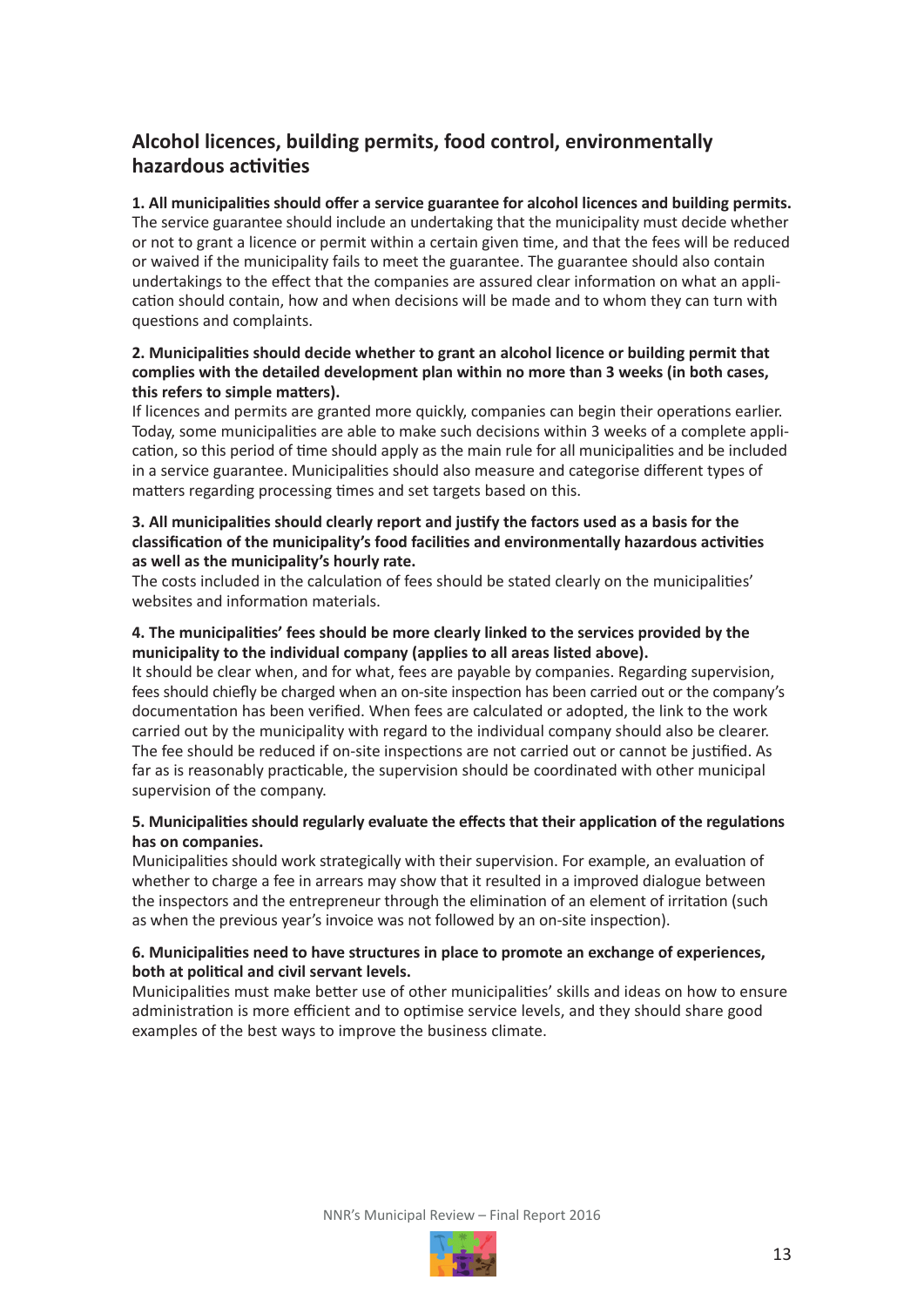# **Members of NNR, the Board of Swedish Industry and Commerce for Better Regulation**

Almega – employer and trade organisation for the Swedish service sector Swedenergy (Energiföretagen Sverige) The Swedish Property Federation (Fastighetsägarna Sverige) The Association of Swedish Finance Houses (Finansbolagens Förening) The Swedish Investment Fund Association (Fondbolagens Förening) The Swedish Federation of Business Owners Stockholm (Företagarna Stockholms stad) The Federation of Swedish Farmers (Lantbrukarnas Riksförbund) The Small Business Association (Småföretagarnas Riksförbund) Srf konsulterna, the association of Swedish Accounting and Payroll The Stockholm Chamber of Commerse (Stockholms Handelskammare) Swedish Trade Federation (Svensk Handel) The Swedish Industry Association (Svensk Industriförening) The Swedish Bankers' Association (Svenska Bankföreningen) The Swedish Securities Dealers Association (Svenska Fondhandlareföreningen) The Swedish Petrolium & Biofuel Institute (Svenska Petroleum och Biodrivmedel Institutet) The Confederation of Swedish Enterprise (Svenskt Näringsliv) Swedish Confederation of Transport Enterprises (Transportföretagen) Visita – The Swedish Hospitaly Industry